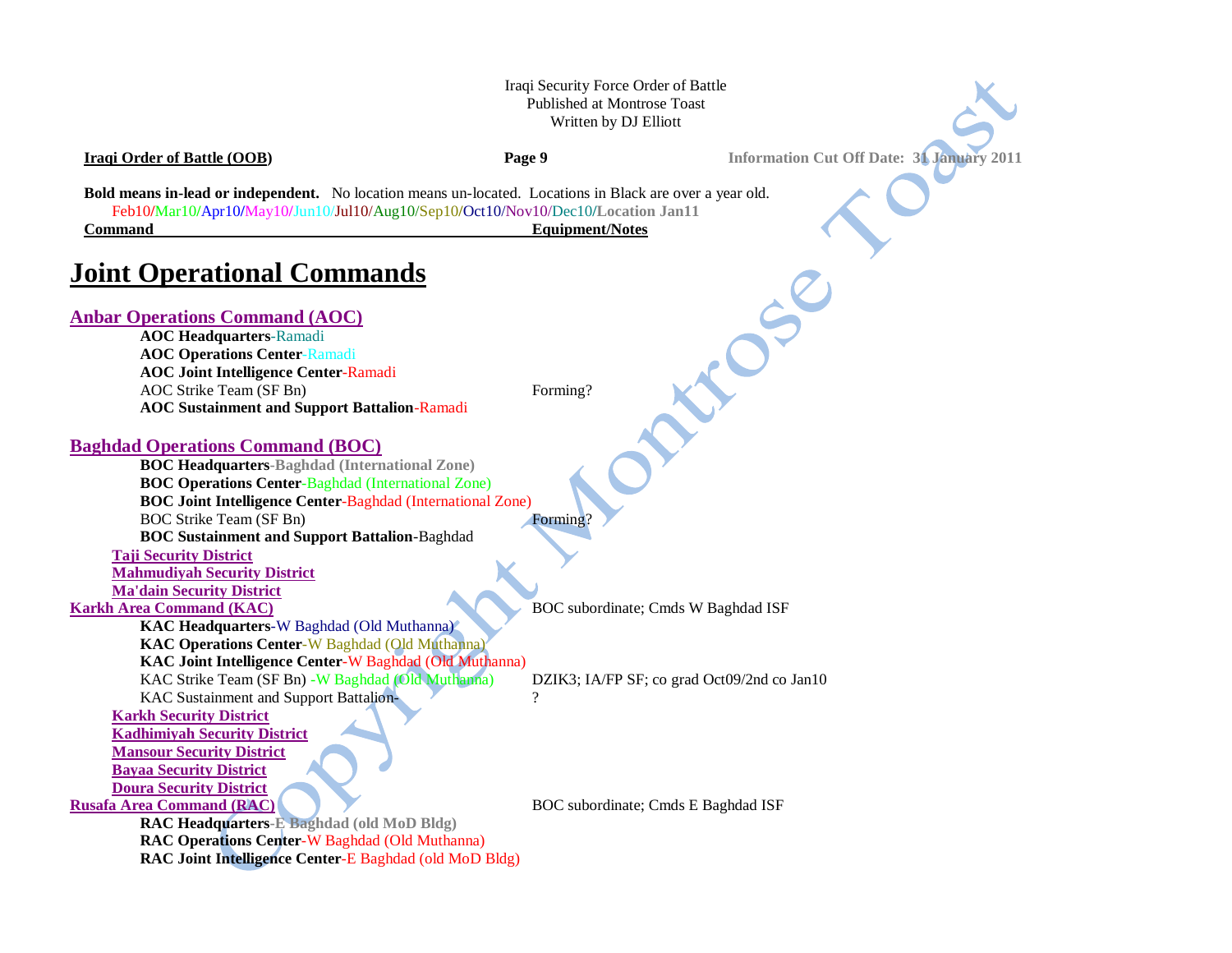RAC Strike Team (SF Bn) Forming? RAC Sustainment and Support Battalion-**Rusafa Security District Adhamiyah Security District Sadr City Security District New Baghdad Security District Karadah Security District**

## **Basrah Operations Command (BaOC)**

**BaOC Headquarters-Basrah BaOC Operations Center**-Basrah **BaOC Joint Intelligence Center**-Basrah BaOC Strike Team (SF Bn) Forming? **BaOC Sustainment and Support Battalion**-Basrah

J C SC

ORIT

#### **Diyala Operations Command (DOC)**

**DOC Headquarters-outside Baqubah DOC Operations Center**-outside Baqubah **DOC Joint Intelligence Center**-outside Baqubah DOC Strike Team (SF Bn) Forming? **DOC Sustainment and Support Battalion**-outside Baqubah

#### **Kirkuk Operations Command (KiOC)**

**KiOC Headquarters**-Kirkuk **KiOC Operations Center**-Kirkuk KiOC Joint Intelligence Center-Kirkuk KiOC Strike Team (SF Bn) Forming? KiOC Sustainment and Support Battalion- planned/forming?

#### **Karbala Operations Command (KOC)**

**KOC Headquarters**-Karbala **KOC Operations Center**-Karbala **KOC Joint Intelligence Center**-Karbala KOC Strike Team (SF Bn) Forming? **KOC Sustainment and Support Battalion**-Karbala

#### **Mid-Euphraties Operations Command (MEOC)**

**MEOC Headquarters-Diwaniyah Formed in Feb/Mar2010 MEOC Operations Center-**Diwaniyah **MEOC Joint Intelligence Center**-Diwaniyah NiOC Strike Team (SF Bn) Forming? NiOC Sustainment and Support Battalion forming?